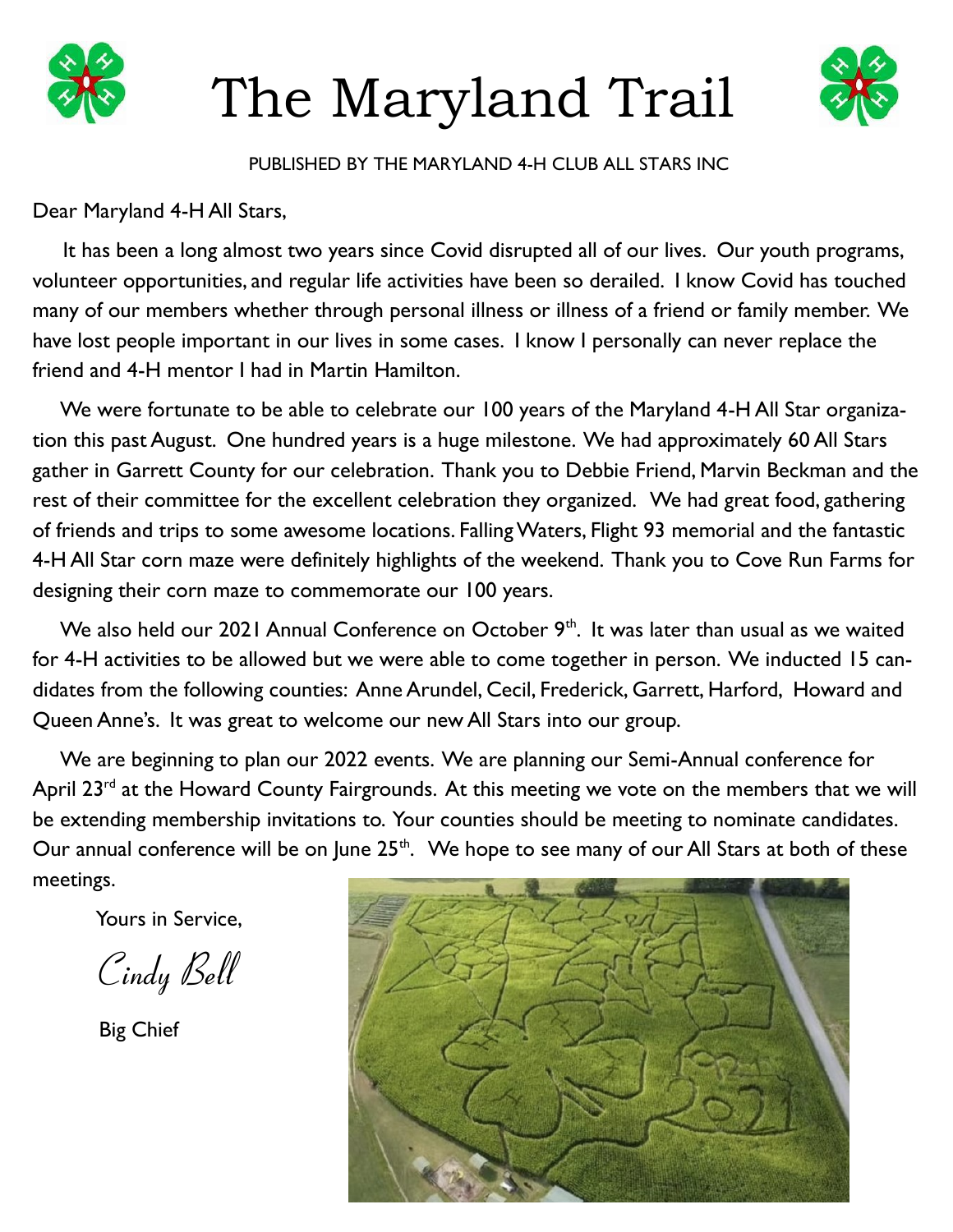

**Maryland 4-H All Stars 2022 Semi Annual Conference Saturday, April 23rd**



# **Howard County Fairgrounds Fairgrounds Road West Friendship, MD 21794**

# **SCHEDULE**

8:30 – 9:15 am - Executive Meeting

9:00 – 9:30 - Registration / Breakfast: Pastries, Juice and Coffee

9:30 – 10:30 am – First General Meeting

10:00 – 10:30 am – Break/Silent Auction

10:30 – 11:30 pm - Second General Meeting

11:30 – 12:30 pm – Lunch

Please consider bringing items representing your county or 4-H for the Silent Auction

Directions: To Howard County Fairgrounds

**From Baltimore**: Take I-695 to Interstate 70 West.

**From the West**: Take Interstate 70 East Once on Interstate 70 - Take exit 80 onto Rt 32 South. Turn left at bottom of the ramp (south) and proceed to Rt 144. Turn right (west) on Rt 144/Frederick Road. Proceed to Fairgrounds Rd. Turn right and enter fair-grounds. The 4- H Building is the first building on the left.

#### **Hotels**

Turf Valley Resort<br>
2700 Turf Valley Rd., 8880 Columbia 100 Parl 8880 Columbia 100 Parkway Ellicott City MD 21042 Columbia MD 21045 410-465-1500 410-997-8555 www.turfvalley.com www.hamptoninncolumbiamd.com

### **Maryland 4-H All Stars 2022 Semi Annual Conference Registration**

| 4-H All Stars.<br>Marjie Eyler<br><b>18 Grimes Court</b><br>Mt. Airy, MD 21771                 | Cost per person: \$25.00 for the lunch, snacks, and use of the facility. Make checks payable to <b>Howard County</b><br>Return this portion by March 31st to: |  |  |  |  |
|------------------------------------------------------------------------------------------------|---------------------------------------------------------------------------------------------------------------------------------------------------------------|--|--|--|--|
|                                                                                                | NAME:                                                                                                                                                         |  |  |  |  |
|                                                                                                |                                                                                                                                                               |  |  |  |  |
|                                                                                                | PHONE: EMAIL:                                                                                                                                                 |  |  |  |  |
|                                                                                                | GUEST NAME(S) TOTAL NUMBER ATTENDING:                                                                                                                         |  |  |  |  |
| <b>Lunch Choice</b> – Please write quantity based on number of people registering on this form |                                                                                                                                                               |  |  |  |  |
|                                                                                                | Turkey Sandwich Roast Beef Sandwich Caesar Salad w/chicken                                                                                                    |  |  |  |  |